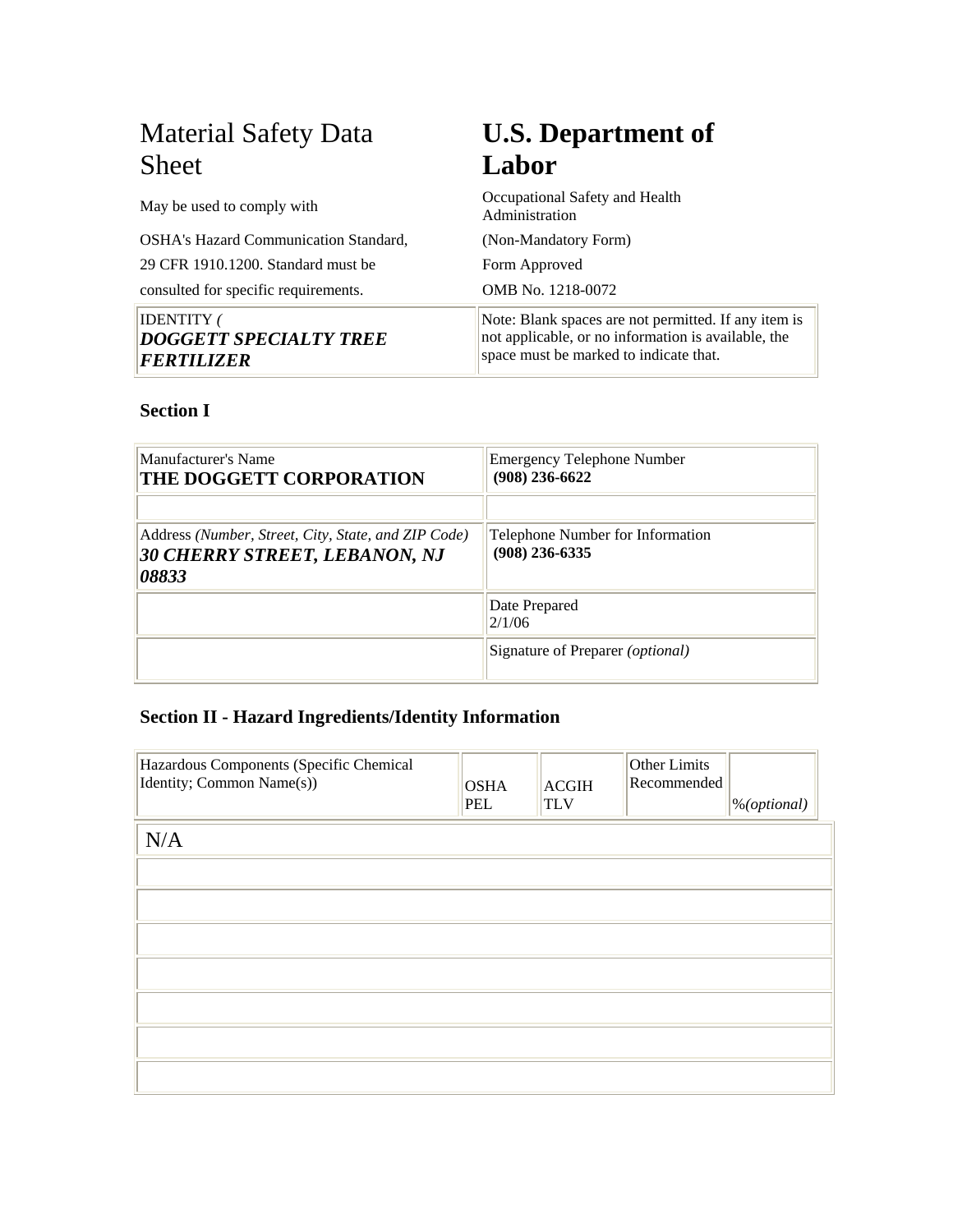## **Section III - Physical/Chemical Characteristics**

| <b>Boiling Point</b>                                                  | N/A | Specific Gravity ( $H_2O = 1$ )                   | N/  |  |
|-----------------------------------------------------------------------|-----|---------------------------------------------------|-----|--|
| Vapor Pressure (mm Hg.                                                | N/A | <b>Melting Point</b>                              | N/A |  |
| Vapor Density $(AIR = 1)$                                             | N/A | <b>Evaporation Rate</b><br>(Butyl Acetate = $1$ ) | N/A |  |
| Solubility in Water - Water Suspendable                               |     |                                                   |     |  |
| Appearance and Odor: BLUE COLOR, FLOWABLE POWDERED MATERIAL - NO ODOR |     |                                                   |     |  |

## **Section IV - Fire and Explosion Hazard Data**

| Flash Point (Method Used): NON-FLAMMABLE   Flammable Limits N/A |  | LEL | <b>UEL</b> |
|-----------------------------------------------------------------|--|-----|------------|
| Extinguishing Media N/A                                         |  |     |            |
| Special Fire Fighting Procedures $N/A$                          |  |     |            |
| Unusual Fire and Explosion Hazards N/A                          |  |     |            |

(Reproduce locally) OSHA 174, Sept. 1985

## **Section V - Reactivity Data**

| Stability                                 | Unstable                                            |         | Conditions to Avoid |  |
|-------------------------------------------|-----------------------------------------------------|---------|---------------------|--|
|                                           | Stable                                              | $\rm X$ |                     |  |
|                                           | Incompatibility ( <i>Materials to Avoid</i> ) $N/A$ |         |                     |  |
| Hazardous Decomposition or Byproducts N/A |                                                     |         |                     |  |
| Hazardous<br>Polymerization               | May Occur                                           |         | Conditions to Avoid |  |
|                                           | Will Not<br>Occur                                   | $\rm X$ |                     |  |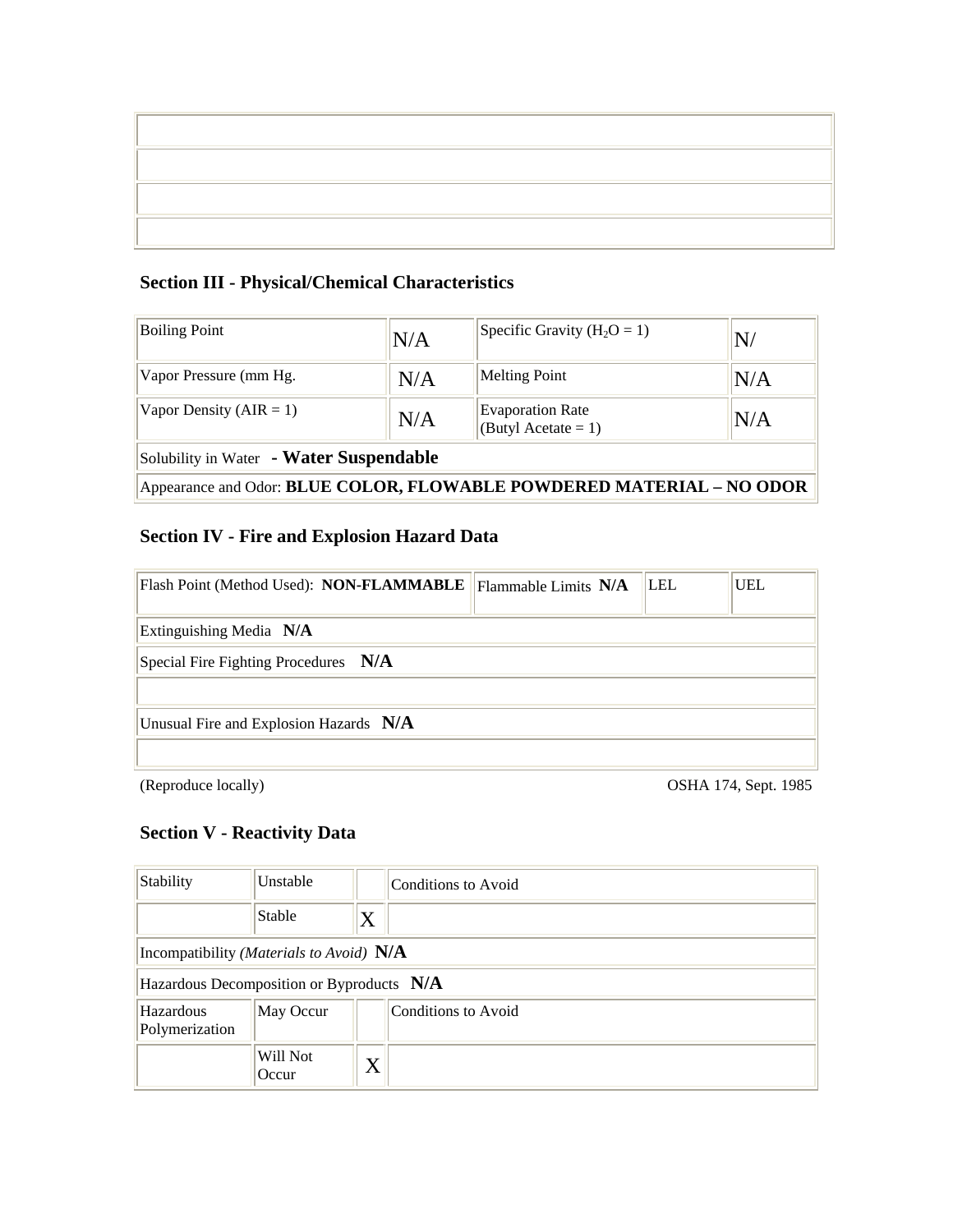#### **Section VI - Health Hazard Data**

| Route $(s)$ of Entry:                                                                                              | Inhalation? LC50                                                           | Skin? LD50                 | Ingestion? N/A            |  |  |
|--------------------------------------------------------------------------------------------------------------------|----------------------------------------------------------------------------|----------------------------|---------------------------|--|--|
| Health Hazards (Acute and Chronic)<br><b>TARGET ORGAN EFFECTS: Not Available</b><br>ORAL LD $(rat)$ : 10,000 mg/kg |                                                                            |                            |                           |  |  |
| Threshold Limit Value - NUISANCE DUST TLV 15 MG/M3                                                                 |                                                                            |                            |                           |  |  |
|                                                                                                                    |                                                                            |                            |                           |  |  |
| Carcinogenicity: $NO$                                                                                              | NTP? NO                                                                    | <b>IARC Monographs? NO</b> | <b>OSHA Regulated? NO</b> |  |  |
|                                                                                                                    |                                                                            |                            |                           |  |  |
| Signs and Symptoms of Exposure MILD SKIN IRRITATION                                                                |                                                                            |                            |                           |  |  |
|                                                                                                                    |                                                                            |                            |                           |  |  |
| <b>Medical Conditions</b>                                                                                          |                                                                            |                            |                           |  |  |
| Generally Aggravated by Exposure - <b>NOT AVAILABLE</b>                                                            |                                                                            |                            |                           |  |  |
|                                                                                                                    |                                                                            |                            |                           |  |  |
|                                                                                                                    | Emergency and First Aid Procedures – EYE & SKIN CONTACT – FLUSH WITH WATER |                            |                           |  |  |
|                                                                                                                    |                                                                            |                            |                           |  |  |

#### **Section VII - Precautions for Safe Handling and Use**

|                              | Steps to Be Taken in Case Material is Released or Spilled -<br><b>SWEEP UP WITH MINIMUM DUSTING</b>                                                                    |
|------------------------------|------------------------------------------------------------------------------------------------------------------------------------------------------------------------|
| <b>Waste Disposal Method</b> | Classifiable as nonhazardous waste under Par. 261.3, Section 3001 of RCRA – DO NOT<br>FLUSH TO SEWER – Dispose in sanitary landfill as permitted by local regulations. |
|                              | Precautions to Be taken in Handling and Storing-N/A                                                                                                                    |
| <b>Other Precautions</b>     |                                                                                                                                                                        |

#### **Section VIII - Control Measures**

| Respiratory Proctection (Specify Type) USE DUST MASK |                             |          |  |
|------------------------------------------------------|-----------------------------|----------|--|
| Ventilation                                          | Local Exhaust N/A           | Special: |  |
|                                                      | Mechanical <i>(General)</i> | Other    |  |